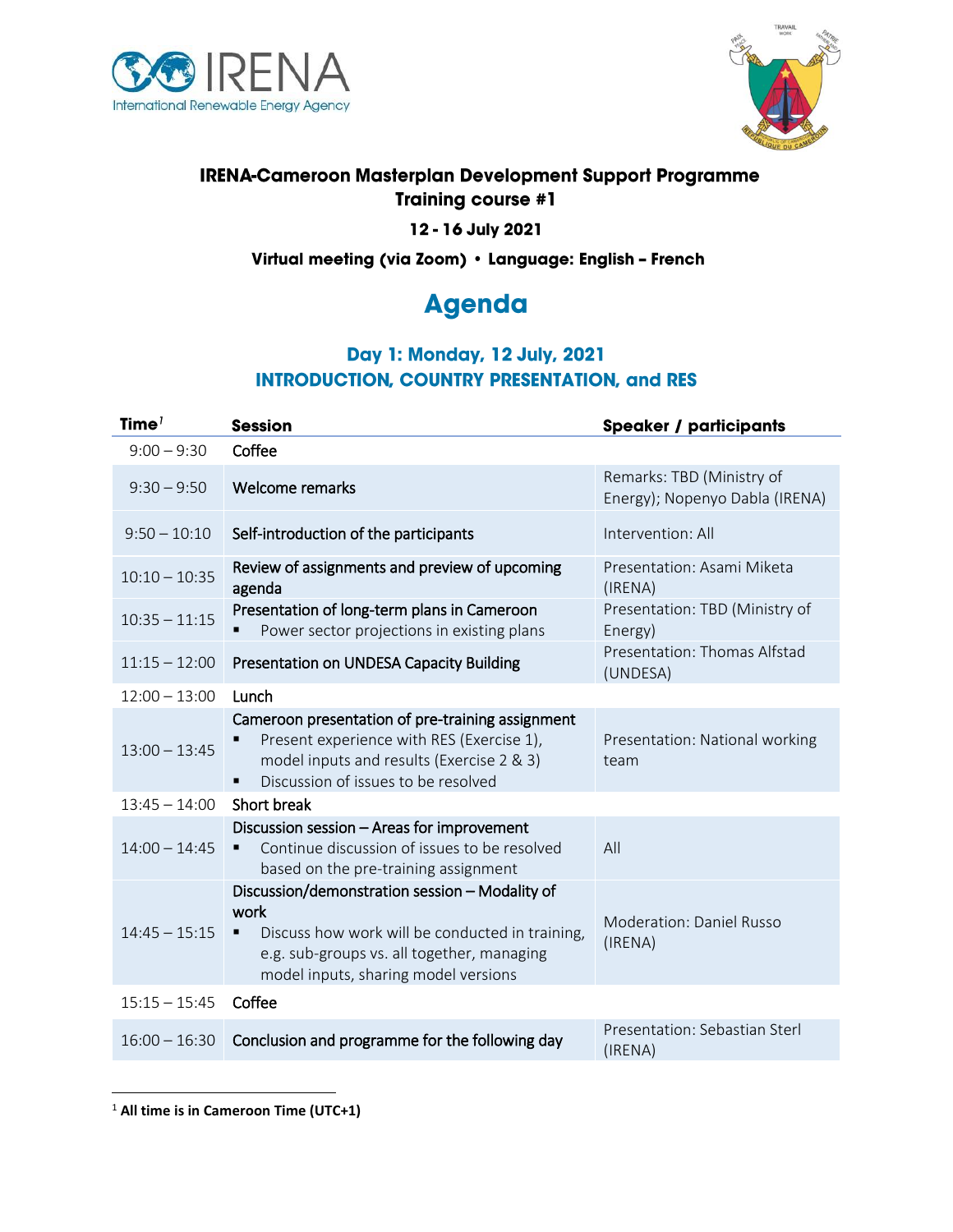



#### **DAY 2: TUESDAY, 13 JULY, 2021 TECHNOLOGIES IN SPLAT-CAMEROON**

| Time            | <b>Session</b>                                                                                                                  | <b>Speaker / participants</b>                                                                                    |
|-----------------|---------------------------------------------------------------------------------------------------------------------------------|------------------------------------------------------------------------------------------------------------------|
| $9:00 - 9:30$   | Coffee                                                                                                                          |                                                                                                                  |
| $9:30 - 10:00$  | Technologies in SPLAT-Cameroon<br>Introductory presentation on generation<br>technologies in SPLAT                              | Presentation: Bruno Merven<br>(IRENA)<br>Model demonstration: Bruno<br>Merven (IRENA)                            |
| $10:00 - 10:45$ | Controlling technology deployment<br>Constraints on existing/new capacity<br>development and activity                           | Presentation: Emmanuel<br>Guemene Dountio (IRENA)<br>Model demonstration:<br>Emmanuel Guemene Dountio<br>(IRENA) |
| $10:45 - 12:00$ | Exercise - Update technologies in SPLAT-Cameroon<br>Test knowledge with practice examples                                       | Moderator: Daniel Russo (IRENA)                                                                                  |
| $12:00 - 13:00$ | Lunch                                                                                                                           |                                                                                                                  |
| $13:00 - 13:45$ | Exercise - Update technologies in SPLAT-Cameroon<br>(Cont'd)                                                                    | Moderator: Daniel Russo (IRENA)                                                                                  |
| $13:45 - 14:00$ | <b>Short Break</b>                                                                                                              |                                                                                                                  |
| $14:00 - 15:00$ | Review session - Technology input data<br>Finalise review of technology input data<br>Identify changes to technology parameters | Moderator: Daniel Russo (IRENA)                                                                                  |
| $15:00 - 15:15$ | Conclusion and programme for the following day                                                                                  | Intervention: Daniel Russo<br>(IRENA)                                                                            |
| $15:15 - 15:45$ | Coffee                                                                                                                          |                                                                                                                  |
| $15:45 - 16:30$ | Demonstration of SPLAT Excel Interface<br>Including exercise to test use of Excel Interface                                     | Presentation: Bruno Merven<br>(IRENA)                                                                            |
| $16:30 - 17:00$ | Demonstration of Excel Pivot Tables (Optional)                                                                                  | Presentation: Bruno Merven<br>(IRENA)                                                                            |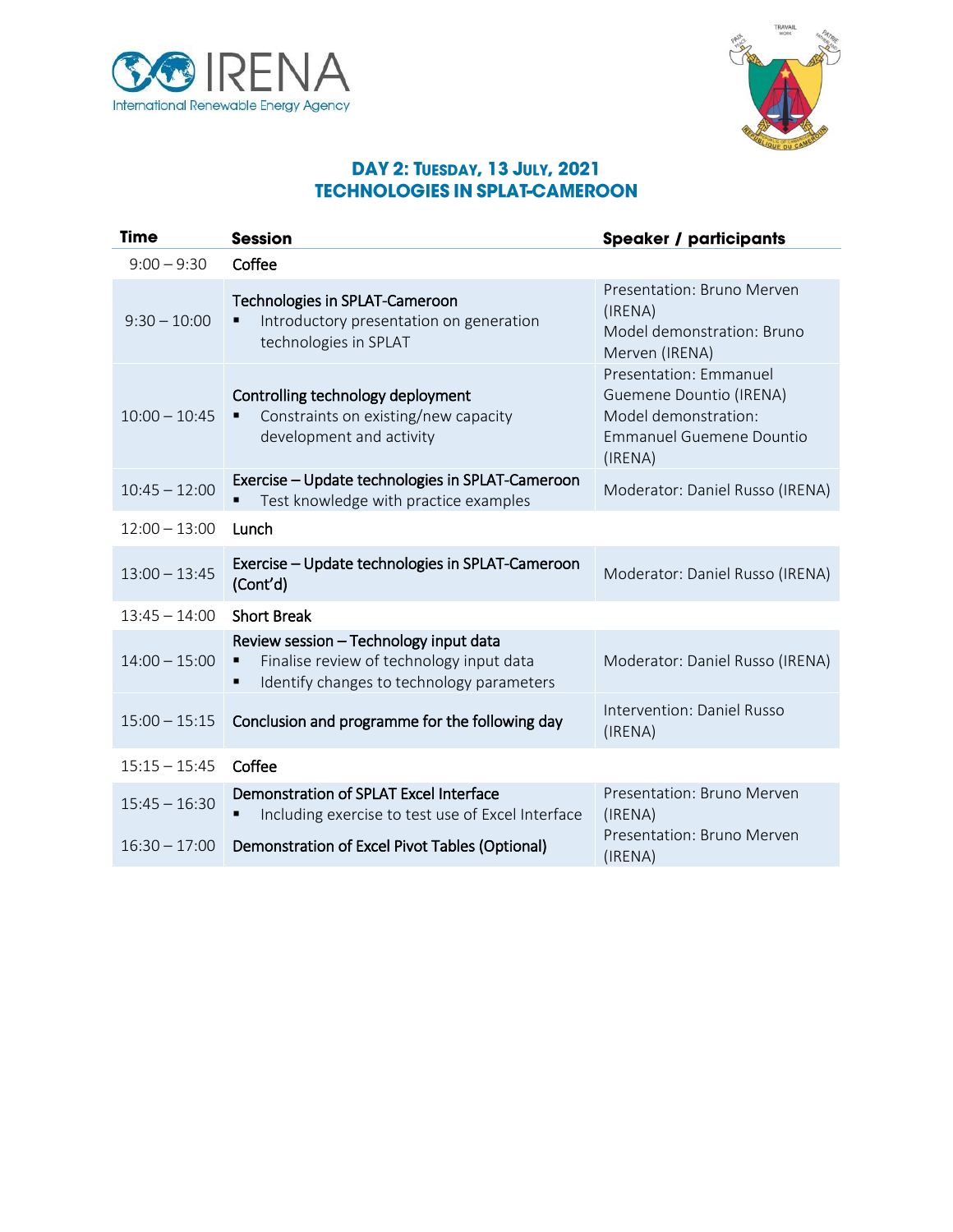



#### DAY 3: WEDNESDAY, 14 JULY, 2021 **DEMAND AND CONSTRAINTS IN SPLAT-CAMEROON**

| <b>Time</b>     | <b>Session</b>                                                                                                                                                                                      | <b>Speaker / participants</b>                                                                                                  |
|-----------------|-----------------------------------------------------------------------------------------------------------------------------------------------------------------------------------------------------|--------------------------------------------------------------------------------------------------------------------------------|
| $9:00 - 9:30$   | Coffee                                                                                                                                                                                              |                                                                                                                                |
| $9:30 - 10:00$  | Demand in SPLAT-Cameroon<br>Introductory presentation on demand in SPLAT<br>П                                                                                                                       | Presentation: Emmanuel<br>Guemene Dountio (IRENA)<br><b>Model Demonstration:</b><br><b>Emmanuel Guemene Dountio</b><br>(IRENA) |
| $10:00 - 10:30$ | Demand projections in existing Cameroon planning<br>Present demand methodology/projection in<br>п<br>existing Cameroon plans                                                                        | Presentaton: National working<br>team                                                                                          |
| $10:30 - 12:00$ | Setting constraints in SPLAT-Cameroon<br>How to represent constraints related to<br>٠<br>different policies, e.g. reserve margin,<br>emissions, RE targets, etc.<br>Exercise to test knowledge<br>٠ | Presentation: Bruno Merven<br>(IRENA)<br>Model Demonstration: Bruno<br>Merven (IRENA)                                          |
| $12:00 - 13:00$ | Lunch                                                                                                                                                                                               |                                                                                                                                |
| $13:00 - 13:45$ | Review session - Demand and policy constraints<br>Discussion of Cameroon projections and data<br>availability<br>Identify demand and policy constraint input<br>٠<br>data for reference scenario    | Moderator: Daniel Russo (IRENA)                                                                                                |
| $13:45 - 14:00$ | <b>Short Break</b>                                                                                                                                                                                  |                                                                                                                                |
| $14:00 - 15:00$ | Exercise - Update demand and constraints<br>Test knowledge by attempting to update<br>٠<br>demand and constraints in SPLAT-Cameroon                                                                 | Moderator: Daniel Russo (IRENA)                                                                                                |
| $15:00 - 15:15$ | Conclusion and programme for the following day                                                                                                                                                      | Intervention: Sebastian Sterl<br>(IRENA)                                                                                       |
| $15:15 - 15:45$ | Coffee                                                                                                                                                                                              |                                                                                                                                |
| $15:45 - 17:00$ | Advanced topic (Optional)<br>Hydropower modelling<br>$\blacksquare$                                                                                                                                 | Presentation: Sebastian Sterl<br>(IRENA)                                                                                       |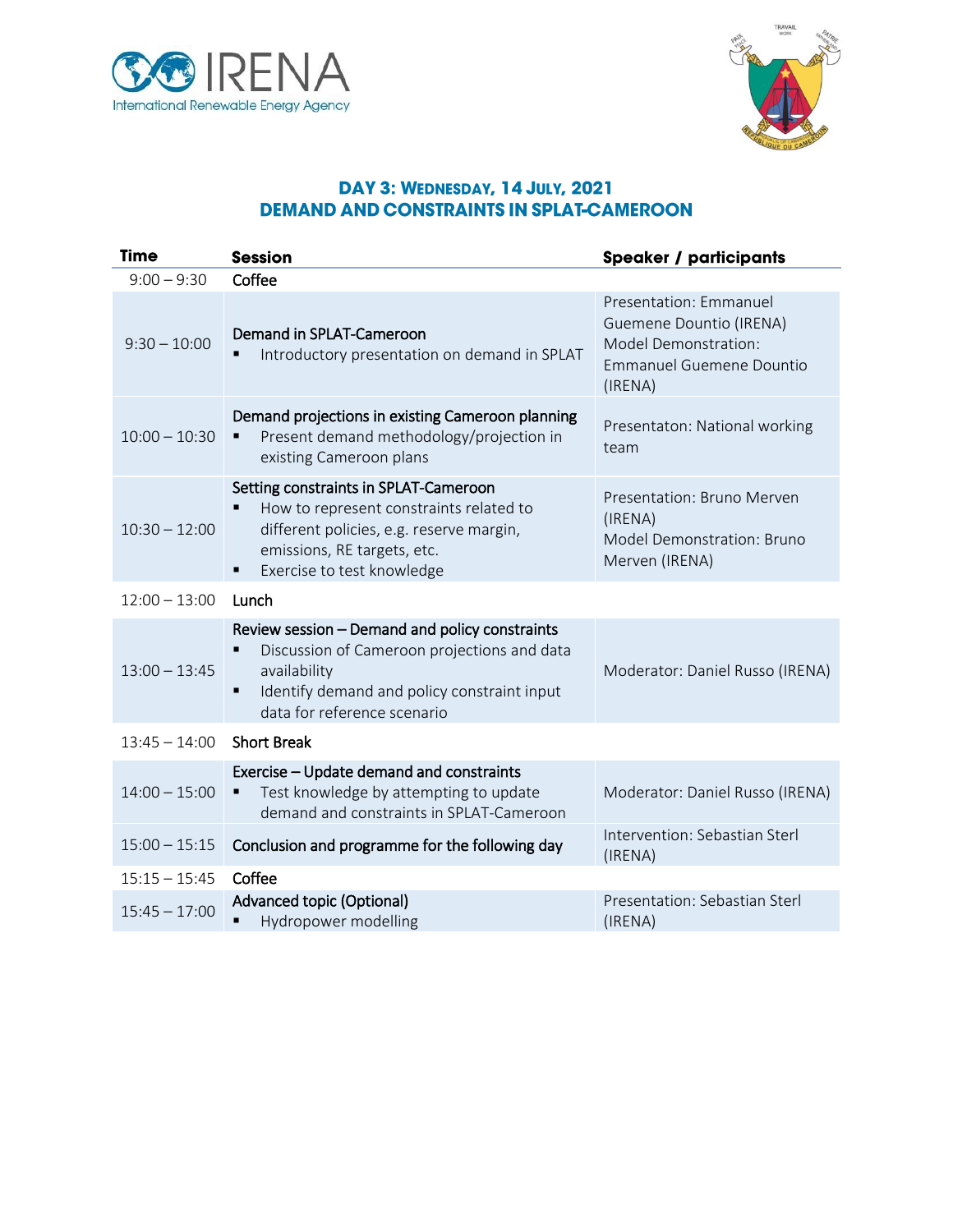



#### DAY 4: THURSDAY, 15 JULY, 2021 **SCENARIOS AND RESULTS**

| Time                        | <b>Session</b>                                                                                                                                                            | <b>Speaker / participants</b>                                                                           |
|-----------------------------|---------------------------------------------------------------------------------------------------------------------------------------------------------------------------|---------------------------------------------------------------------------------------------------------|
| $9:00 - 9:30$               | Coffee                                                                                                                                                                    |                                                                                                         |
| $9:30 - 10:30$              | Scenario development with SPLAT-Cameroon<br>Discussion of different types of scenarios<br>Demonstration of scenario creation using<br>$\blacksquare$<br>MESSAGE interface | Presentation: Emmanuel Guemene<br>Dountio (IRENA)<br>Demonstration: Emmanuel<br>Guemene Dountio (IRENA) |
| $10:30 - 12:00$             | Exercise: Create a scenario, extract results, and<br>compare to pre-training assignment results                                                                           | All                                                                                                     |
| $12:00 - 13:00$             | Lunch                                                                                                                                                                     |                                                                                                         |
| $13:00 - 13:45$             | Exercise (Cont'd)                                                                                                                                                         | All                                                                                                     |
| $13:45 - 14:00$ Short Break |                                                                                                                                                                           |                                                                                                         |
| $14:00 - 15:00$             | Group discussion: Scenarios to be featured in<br>the masterplan<br>Identify what scenarios are most relevant<br>٠<br>and what inputs/constraints are required<br>for them | Moderator: Daniel Russo (IRENA)                                                                         |
| $15:00 - 15:15$             | Conclusion and programme for the following<br>day                                                                                                                         | Intervention: Daniel Russo (IRENA)                                                                      |
| $15:15 - 15:45$             | Coffee                                                                                                                                                                    |                                                                                                         |
| $15:45 - 17:00$             | Custom topic (TBD)                                                                                                                                                        | Presentation: Bruno Merven (IRENA)                                                                      |